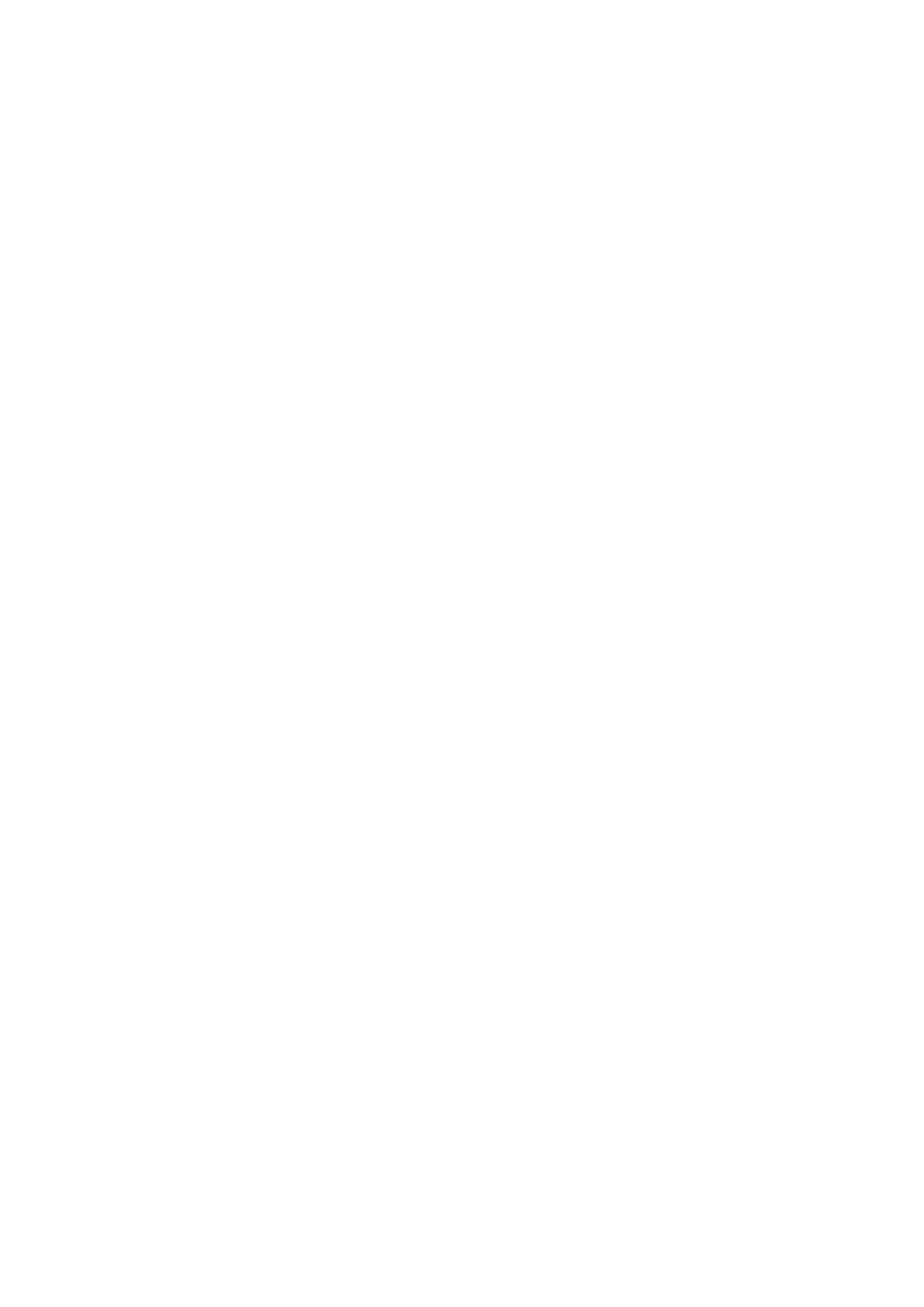# **Fishery Report 2016: Closed fishery for** *Dissostichus* **spp. in Divisions 58.4.4a and 58.4.4b**

## **Introduction to the fishery**

1. This report describes the exploratory longline fishery for toothfish (*Dissostichus* spp.) in Division 58.4.4. In 1995, Division 58.4.4 was subdivided into Division 58.4.4a (Ob Bank) and Division 58.4.4b (Lena Bank) (SC-CAMLR-XIV, Annex 5, paragraph 5.175). These divisions were managed as a single area and a catch limit for *Dissostichus* spp. applied to fishing north of  $60^{\circ}$ S, and in waters outside areas of national jurisdiction<sup>[1](#page-2-0)</sup>. The longline fishery for *Dissostichus* spp. in Division 58.4.4 began as a new fishery in 1998 (Conservation Measure (CM) 138/XVI). Following the Commission's recognition that high levels of illegal, unreported and unregulated (IUU) fishing for *Dissostichus* spp. in the Convention Area had rendered it unrealistic to consider this fishery as 'new' (CCAMLR-XVIII, paragraph 10.14), the fishery was reclassified as exploratory in 1999.

2. In 1999, the whole of Division 58.4.4 was further subdivided into small-scale research units (SSRUs) A, B, C and D.

3. Expressing concern regarding the low levels of stocks of *Dissostichus* spp. in Divisions 58.4.4a and 58.4.4b and the high levels of IUU fishing in that region (CCAMLR-XXI, paragraph 11.36), the Commission prohibited directed fishing for *Dissostichus* spp. in these divisions and closed the fishery in 2002 (CM 32-10). The Commission agreed that such prohibition shall apply at least until further scientific information is gathered and reviewed.

# **Reported catch**

4. In 2008 and from 2010 onward, a catch limit has been allocated to research fishing only. Over the past 10 years, the reported catch peaked at 77 tonnes in 2008, which was below the research catch limit set for that year (Table 1).

5. From 2008 to 2016, a single Japanese-flagged longliner has conducted research fishing in accordance with a research plan submitted under CM 24-01. In 2015, one French-flagged vessel also conducted research fishing.

6. The total catch in Division 58.4.4b in 2016 was 42 tonnes (Table 1).

<span id="page-2-0"></span> <sup>1</sup> The South African EEZ at Prince Edward and Marion Islands extends into the northern part of Division 58.4.4a.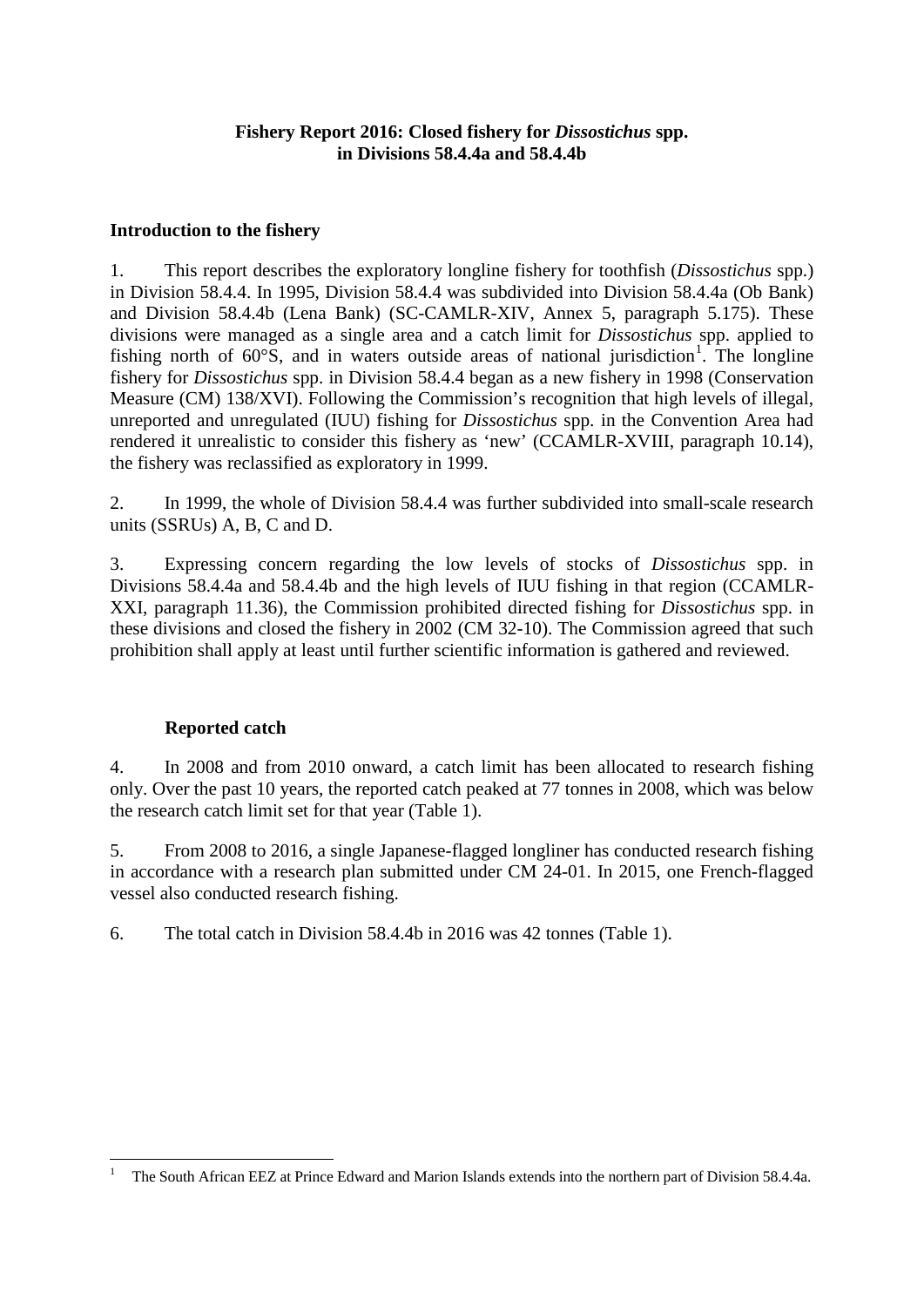Table 1: Catch history for *Dissostichus* spp. in Divisions 58.4.4a and 58.4.4b. Research catch limits are in brackets. (Source: STATLANT data for past seasons and catch and effort reports for current season, past reports for IUU catch.)

| Season | Catch limit   |                                                              | Estimated        |                  |       |                              |
|--------|---------------|--------------------------------------------------------------|------------------|------------------|-------|------------------------------|
|        | (tonnes)      |                                                              | Division 58.4.4a | Division 58.4.4b | Total | <b>IUU</b> catch<br>(tonnes) |
|        |               | D. eleginoides<br>D. mawsoni<br>D. eleginoides<br>D. mawsoni |                  |                  |       |                              |
| 2004   | closed        |                                                              |                  |                  |       |                              |
| 2005   | closed        |                                                              |                  |                  |       | 220                          |
| 2006   | closed        |                                                              |                  |                  |       | 104                          |
| 2007   | closed        |                                                              |                  |                  |       | 109                          |
| 2008   | closed $(80)$ |                                                              | 18               | 58               | 77    |                              |
| 2009   | closed        |                                                              |                  |                  | 0     |                              |
| 2010   | closed $(60)$ |                                                              | Q                | 50               | 59    | 80                           |
| 2011   | closed $(53)$ |                                                              |                  | 35               | 35    | *                            |
| 2012   | closed $(70)$ |                                                              |                  | 28               | 28    | *                            |
| 2013   | closed $(50)$ |                                                              |                  | 31               | 31    | *                            |
| 2014   | closed $(60)$ |                                                              |                  | 27               | 27    | *                            |
| 2015   | closed $(35)$ |                                                              |                  | 35               | 35    | *                            |
| 2016   | closed $(42)$ |                                                              |                  | 42               | 42    | *                            |

\* Not estimated.

## **Illegal, unreported and unregulated (IUU) fishing**

7. In each season between 1998 and 2001, the estimated annual catch of *Dissostichus* spp. exceeded 1 000 tonnes. An estimated total of 7 196 tonnes of *Dissostichus* spp. has been removed by IUU fishing since the fishery began with >500 tonnes being removed since 2004 (Table 1). In 2010, the last year in which IUU catch was recorded, an estimated 80 tonnes was taken from Division 58.4.4a.

8. IUU fishing activities were observed in Division 58.4.4a (Ob Bank) during 2008, 2009, 2010 and 2011. French surveillance information suggests that IUU activities have been persistent until 2014. IUU fishing activities were observed in Division 58.4.4b (Lena Bank) during each year from 2006 to 2011, however, given the history of IUU fishing activities in this division, it is possible that IUU activities do still occur, but were undetected from 2011 to 2016. Information from satellite surveillance trials indicated the presence of unidentified vessels in this division in 2016. Since 2011, following the recognition of methodological issues in its assessment, no estimates of the IUU catch of *Dissostichus* spp. have been provided for this division (SC-CAMLR-XXIX, paragraph 6.5).

### **Data collection**

9. Catch limits for CCAMLR's fisheries for Antarctic (*Dissostichus mawsoni*) and Patagonian toothfish (*D. eleginoides*) for the 'assessed' fisheries in Subareas 48.3, 88.1 and 88.2 and Division 58.5.2 are set using fully integrated assessments; more basic approaches are used for the 'data-poor' fisheries (in Subarea 48.6 and in Area 58 outside the exclusive economic zones (EEZs)). The management of these data-poor fisheries has been a major focus of attention in CCAMLR in recent years after the acknowledgement that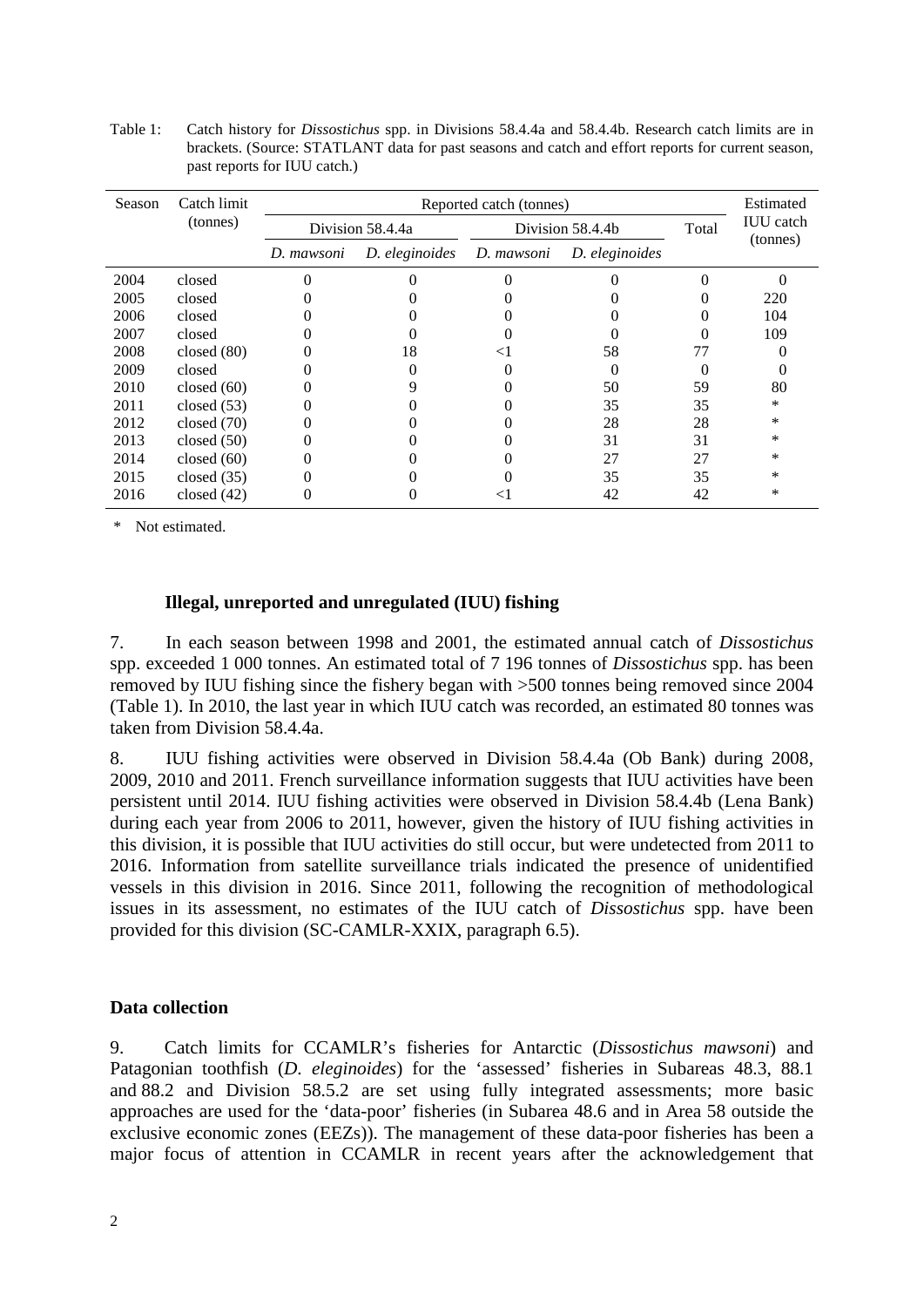commercial fishing by itself had resulted in too few data to develop a full assessment of the targeted stocks in these areas. CCAMLR has developed a framework for designing and undertaking research fishing designed to lead to an assessment of these toothfish stocks in the short to medium term, established under the provisions of CM 41-01. This research planning framework has three phases: prospecting phase, biomass estimation phase and assessment development phase, with a set of decisions and review for the progression between stages.

10. In order to obtain the data necessary for a stock assessment, catch limits for research fishing by commercial vessels are set at a level intended to provide sufficient information (including sufficient recaptures of tagged fish) to achieve a stock assessment within a time period of 3 to 5 years. These catch limits are also set so that they provide reasonable certainty that exploitation rates at the scale of the stock or research unit will not negatively impact the stock. Appropriate exploitation rates are based on estimates from areas with assessed fisheries and are not more than 3–4% of the estimated stock size. In 2012 and 2013, CCAMLR put in place a more structured approach to setting catch limits, and spatially constraining research, in data-poor fisheries. This process attempts to use all available information combined with a regular review process to make progress while recognising the inherent uncertainties and data limitations in data-poor fisheries.

# **Biological data**

11. The collection of biological data under CM 23-05 is conducted as part of the CCAMLR Scheme of International Scientific Observation. Observer sampling requirements for *Dissostichus* spp. in longline fisheries based on the data collection plan are described in WG-FSA-10/32 (SC-CAMLR-XXIX, Annex 8, paragraph 5.34; SC-CAMLR-XXIX, paragraph 3.187). In longline fisheries targeting *D. mawsoni* and *D. eleginoides*, biological data collection includes representative samples of length, weight, sex and maturity stage, as well as collection of otoliths for age determination of the target and most frequently taken by-catch species.

# **Length distributions of catches**

12. The length-frequency distributions of *D. eleginoides* caught in this fishery are presented for all years in which the number of that species measured was more than 150 fish (Figure 1). These length-frequency distributions are unweighted (i.e. they have not been adjusted for factors such as the size of the catches from which they were collected). The interannual variability exhibited in the figure may reflect differences in the fished population but is also likely to reflect changes in the gear used, the number of vessels in the fishery and the spatial and temporal distribution of fishing.

13. Due to the low level of reported catch, and thus small numbers of length measurements (<150 fish) in each year/SSRU, the length-frequency distributions of *D. mawsoni* have not been presented here.

14. Length frequencies for *D. eleginoides* for each season in Divisions 58.4.4a and 58.4.4b are presented in Figure 1. The majority of *D. eleginoides* caught in the fishery during research fishing ranged from 50 to 150 cm with a broad mode in both divisions at approximately 60–90 cm (Figure 1).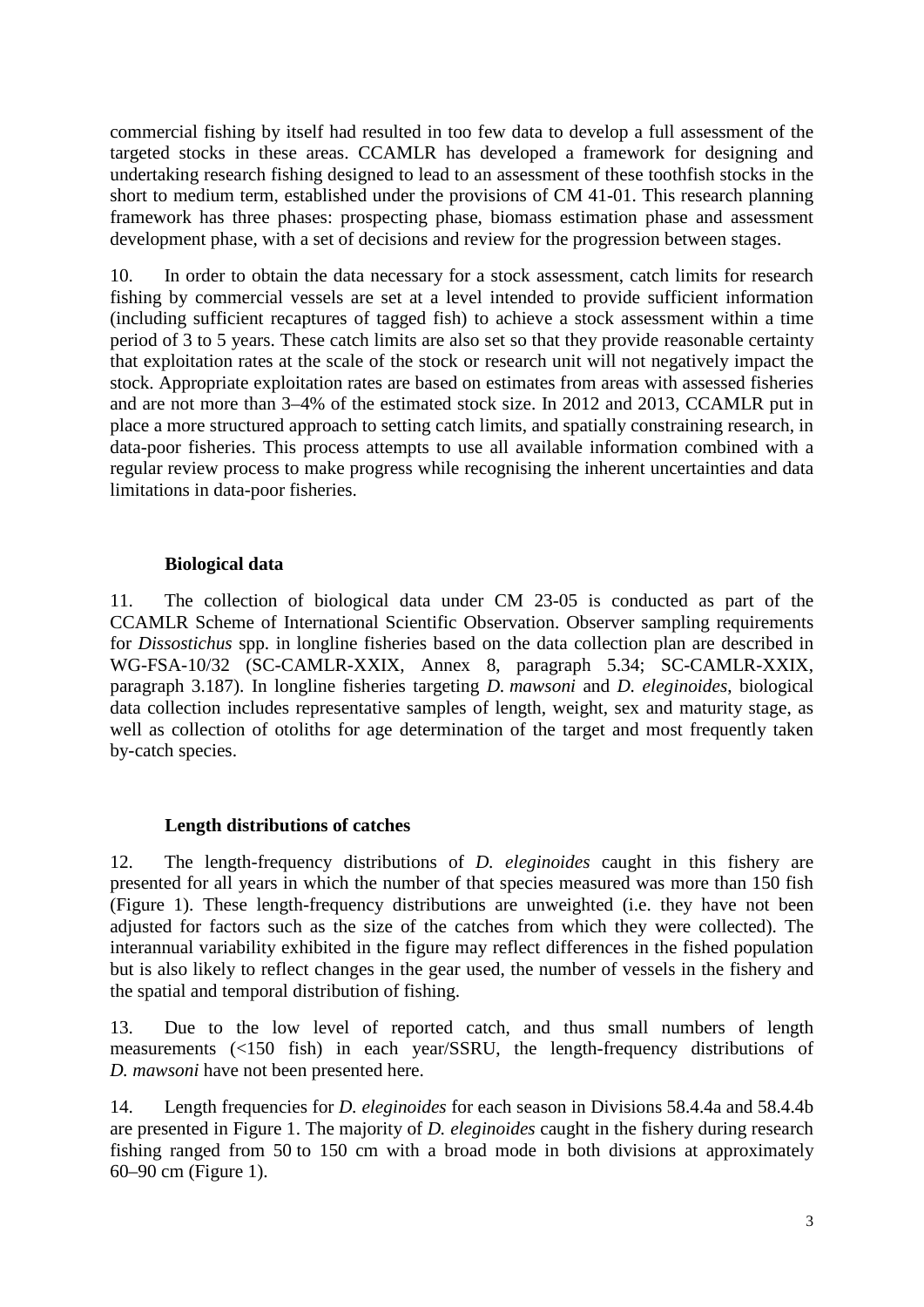

Figure 1: Annual length frequencies for *Dissostichus eleginoides* in Division 58.4.4. The number of hauls from which fish were measured (N) and the number of fish measured (n) in each year are provided. Note: length-frequency distributions are only presented for those years/SSRUs in which the number of fish measured was >150.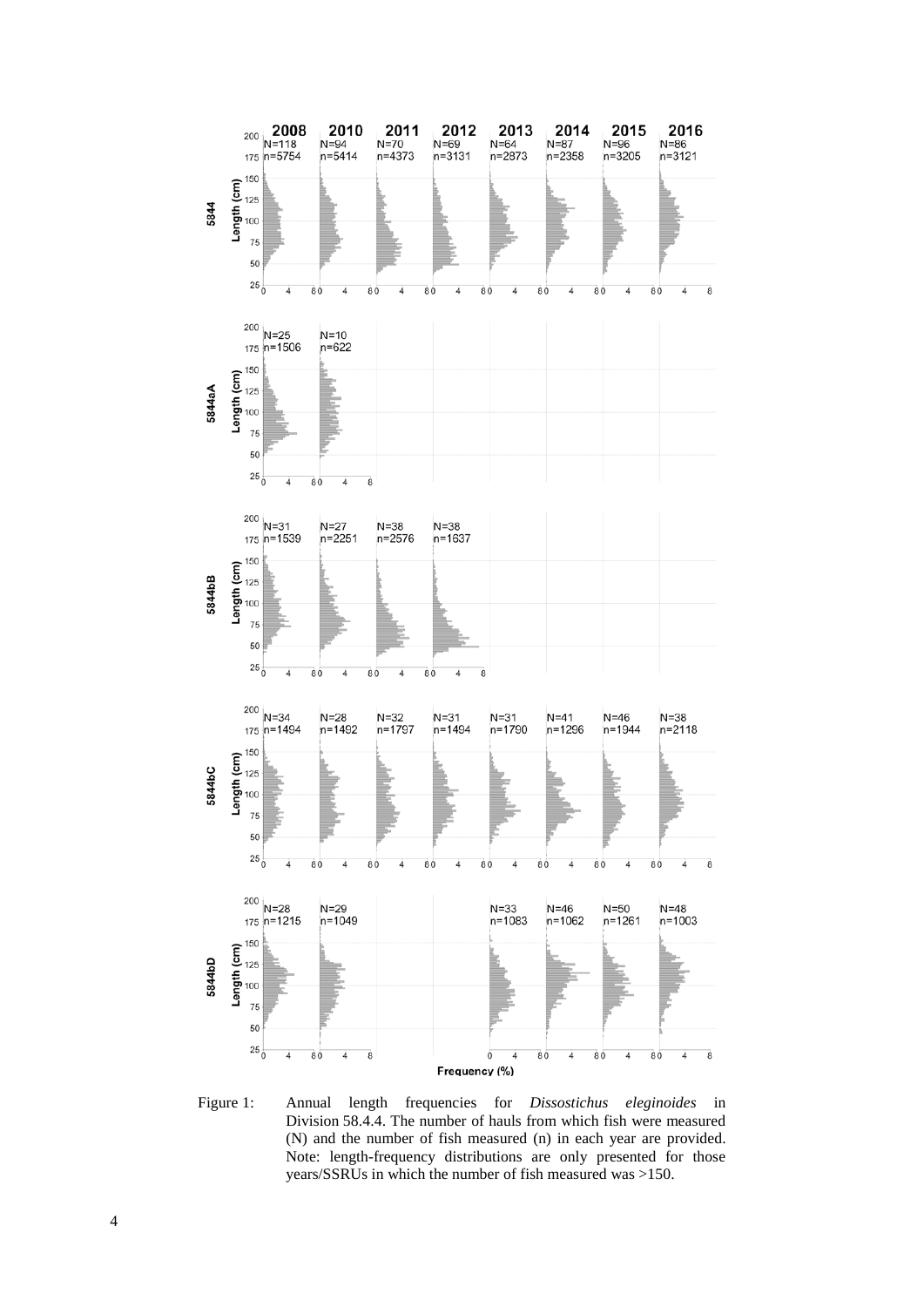#### **Tagging**

15. Since 2012, vessels have been required to tag and release *Dissostichus* spp. at a rate of 5 fish per tonne of green weight caught (Table 2). The tag-overlap statistic estimates the representative similarity between the size distributions of those fish that are tagged by a vessel and of all the fish that are caught by that vessel. In exploratory fisheries in 2015, each vessel releasing more than 30 tagged fish of each species of *Dissostichus* is required to achieve a minimum tag-overlap statistic of 60% (Annex 41-01/C).

Table 2: Annual tagging rate, reported by vessel, operating in the exploratory fishery for *Dissostichus* spp. in Divisions 58.4.4a and 58.4.4b. The tag-overlap statistics (CM 41-01) for *D. eleginoides* are provided in brackets.

| Flag                     | Vessel                              | Season                   |              |          |         |         |         |         |          |
|--------------------------|-------------------------------------|--------------------------|--------------|----------|---------|---------|---------|---------|----------|
| <b>State</b>             | name                                | 2009                     | 2010         | 2011     | 2012    | 2013    | 2014    | 2015    | 2016     |
| Japan                    | <i><b>Shinsei</b></i><br>Maru No. 3 | $\overline{\phantom{a}}$ | (100)<br>6.1 | 5.3 (95) | 6.1(82) | 7.5(81) | 5.9(85) | 6.4(76) | 5.2 (79) |
| France                   | Saint<br>André                      |                          |              |          |         |         |         | 7.2(82) |          |
| Required tagging<br>rate |                                     | 3                        | 3            | 3        |         | 5       | 5       | 5       |          |

16. In all years in which it has conducted research fishing, the *Shinsei Maru No. 3*  exceeded the required tagging rate and in 2013 achieved a tagging rate of 7.5 fish per tonne with a tag-overlap statistic of 81% (Table 2).

17. Since 2008, a total of 1 489 *D. eleginoides* have been tagged and 38 recaptured in both Divisions 58.4.4a and 58.4.4.b (Table 3).

Table 3: The number of individuals of *Dissostichus eleginoides* tagged in each year. The number of fish recaptured is provided in brackets.

| Flag         | Vessel                              | Season                   |           |        |        |        |        |         |        |
|--------------|-------------------------------------|--------------------------|-----------|--------|--------|--------|--------|---------|--------|
| <b>State</b> | name                                | 2009                     | 2010      | 2011   | 2012   | 2013   | 2014   | 2015    | 2016   |
| Japan        | <i><b>Shinsei</b></i><br>Maru No. 3 | $\overline{\phantom{a}}$ | 300 $(1)$ | 189(4) | 172(3) | 233(3) | 159(9) | 183(10) | 217(5) |
| France       | Saint<br>André                      |                          |           |        |        |        |        | 36(3)   |        |

### **Life-history parameters**

#### **Data collection**

18. The life histories of *D. mawsoni* and *D. eleginoides* are characterised by slow growth, low fecundity and late maturity. Both *D. mawsoni* and *D. eleginoides* appear to have protracted spawning periods, taking place mainly in winter, but which may start as early as late autumn and extend into spring. However, as this is the period least accessible to fishing, and thus the collection of biological data, specific life-history traits for these species are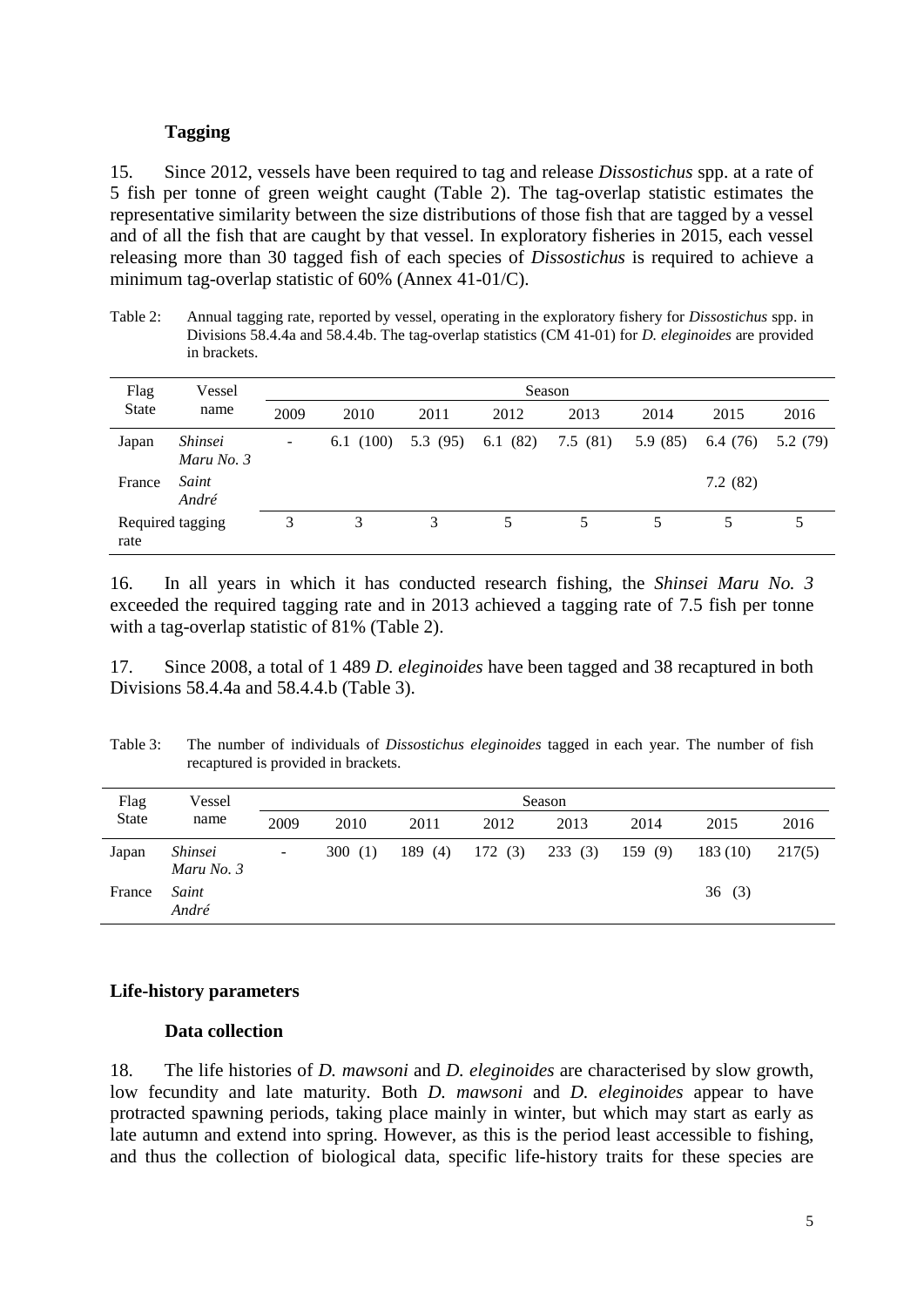limited (WG-FSA-08/14). The areas that are considered to be the most likely spawning grounds for *D. mawsoni* include the north of the Ross Sea associated with the Pacific– Antarctic Ridge (SSRUs 881B and C) and the Amundsen Ridge (SSRU 881E) in the Amundsen Sea. In the Cooperation Sea, *D. mawsoni* most likely spawn on BANZARE Bank (Division 58.4.3b). *Dissostichus eleginoides* are thought to spawn in deep water around South Georgia Island (Subarea 48.3), Bouvet Island (Subarea 48.6) and on the Kerguelen Plateau (Divisions 58.5.1 and 58.5.2).

### **Parameter estimates**

19. A sample of otoliths collected in 2008 has been aged and results reported in WG-FSA-11/16. Ages of 214 otoliths (of 3 013 fish sampled) ranged from 4 to 48 years for females and from 5 to 48 years for males. These ages may be overestimated by one year due to an interpretation issue concerning the location of the first annulus.

#### **Stock assessment**

20. Cumulative numbers of tags and recaptures (i.e. using all four tag-recaptures in 2011 from the pooled total of available fish tagged between 2008 and 2010) were used to generate a Petersen biomass estimate of 1 928 tonnes for Divisions 58.4.4a and 58.4.4b.

21. Generalised yield model scenarios were run from 2010 and estimated the likely trajectory of a *D. eleginoides* stock that had been (i) at a median SSB of  $20\%$  *SSB*<sup>0</sup> in 2006 (when the fishery in Ob and Lena Banks was closed), or (ii) was at a median SSB of 20% in 2009. These scenarios were rerun in 2011 (including the catch of 35.4 tonnes taken in the most recent survey by the *Shinsei Maru No. 3*) to estimate status in 2011 and corresponding constant catch rates under which the stock was expected to recover to 50%  $B_0$  within two decades from the date of the fishery closure (as in WG-FSA-10/42 Rev. 1). Under the first scenario, the median current status was estimated to be  $36.5\%$   $SSB<sub>0</sub>$  in 2010, and the corresponding precautionary research catch was  $1.25\%$   $B_0$ , or 115 tonnes per year. Under the second scenario, the median status was estimated to be  $23\%$  *SSB*<sup>0</sup> in 2010, and the corresponding precautionary research catch was  $0.074\%$   $B_0$ , or 58 tonnes per year. The Working Group noted that the actual current status of the stock was unknown, but these scenarios were thought to be conservative.

### **By-catch of fish and invertebrates**

### **Fish by-catch**

22. Catch of by-catch species groups (macrourids, rajids and other species) are provided in Table 4.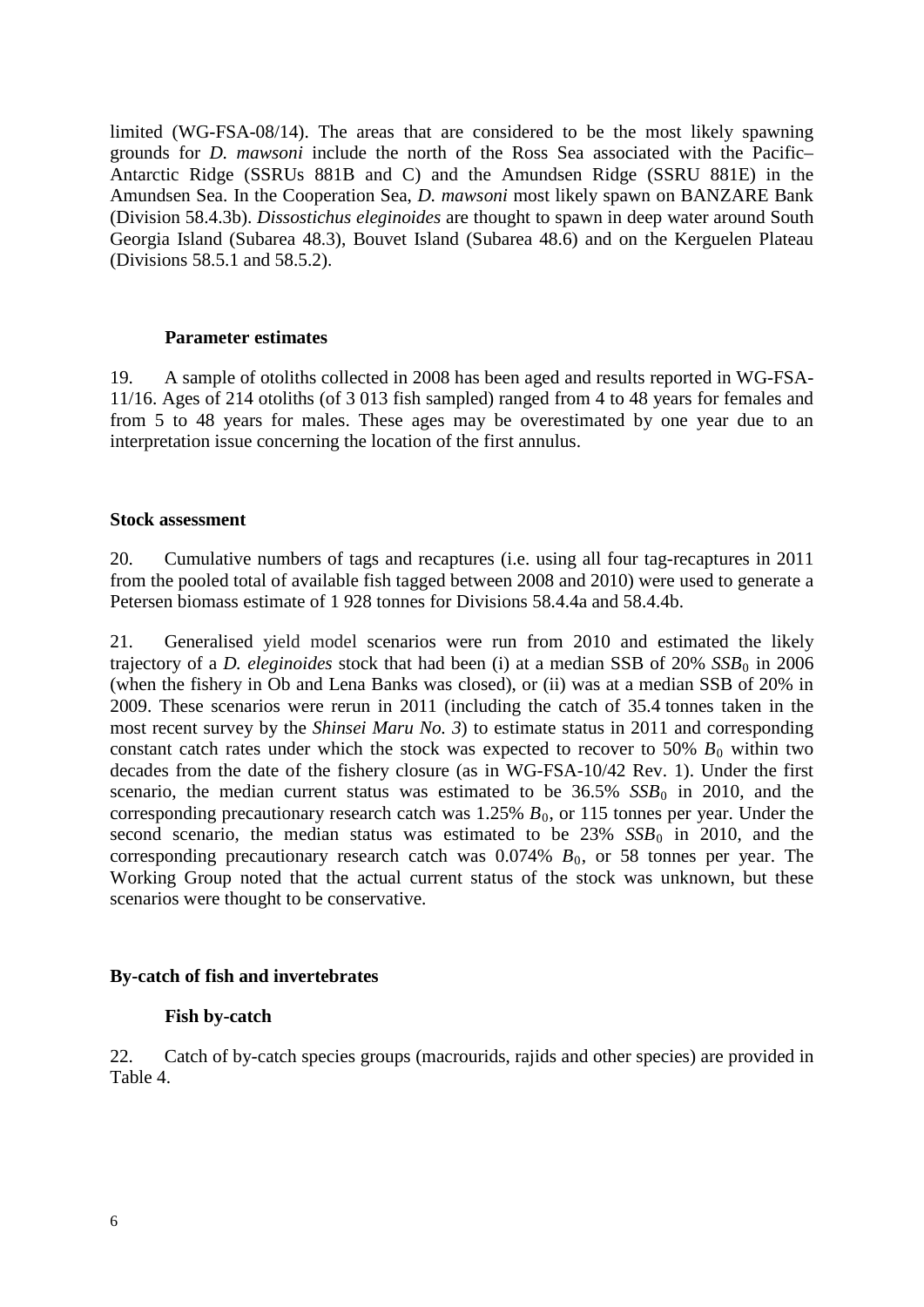| Table 4: | Catch history for by-catch species (macrourids, rajids and other species), including catch    |
|----------|-----------------------------------------------------------------------------------------------|
|          | limits and number of rajids released alive in Divisions 58.4.4a and 58.4.4b. Catch limits are |
|          | for both divisions combined (see CM 33-03 for details). (Source: fine-scale data.)            |

| Season | <b>Macrourids</b>          |                               | Rajids                     |                               |                    | Other species              |                               |
|--------|----------------------------|-------------------------------|----------------------------|-------------------------------|--------------------|----------------------------|-------------------------------|
|        | Catch<br>limit<br>(tonnes) | Reported<br>catch<br>(tonnes) | Catch<br>limit<br>(tonnes) | Reported<br>catch<br>(tonnes) | Number<br>released | Catch<br>limit<br>(tonnes) | Reported<br>catch<br>(tonnes) |
| 2004   | closed                     |                               | closed                     |                               |                    | closed                     |                               |
| 2005   | closed                     |                               | closed                     |                               |                    | closed                     |                               |
| 2006   | closed                     |                               | closed                     |                               |                    | closed                     |                               |
| 2007   | closed                     |                               | closed                     |                               |                    | closed                     |                               |
| 2008   | closed*                    | 3                             | closed*                    | $<$ 1                         | $\theta$           | $closed*$                  | 1                             |
| 2009   | closed                     |                               | closed                     |                               |                    | closed                     |                               |
| 2010   | closed*                    |                               | $closed*$                  | $<$ 1                         | 55                 | $closed*$                  | $<$ 1                         |
| 2011   | $closed*$                  | 2                             | $closed*$                  | $<$ 1                         | 73                 | $closed*$                  | -1                            |
| 2012   | $closed*$                  | $\overline{c}$                | $closed*$                  | $<$ 1                         | $\theta$           | $closed*$                  | $<$ 1                         |
| 2013   | closed*                    | $\overline{c}$                | $closed*$                  | $<$ 1                         |                    | $closed*$                  | $<$ 1                         |
| 2014   | closed*                    |                               | $closed*$                  | $<$ 1                         | 7                  | $closed*$                  | $<$ 1                         |
| 2015   | $closed*$                  | 4                             | $closed*$                  | $<$ 1                         | 132                | $closed*$                  | $<$ 1                         |
| 2016   | $closed*$                  |                               | $closed*$                  | $<$ 1                         | 84                 | $closed*$                  | $<$ 1                         |

\* Research fishing permitted in accordance with CM 24-01.

23. If the by-catch of any one species is equal to, or greater than, 1 tonne in any one haul or set, then the fishing vessel must move at least 5 n miles away for a period of at least five days.

24. If the catch of *Macrourus* spp. taken by a single vessel in any two 10-day periods in a single SSRU exceeds 1 500 kg in a 10-day period and exceeds 16% of the catch of *Dissostichus* spp. in that period, the vessel shall cease fishing in that SSRU for the remainder of the season.

25. The by-catch in Divisions 58.4.4a and 58.4.4b consisted predominantly of macrourids. Catches of by-catch species groups (macrourids, rajids and other species) reported in finescale data, their respective catch limits, and number of rajids released alive are summarised in Table 4. In 2013, 2 tonnes of macrourids were reported, which represents ~7% of the total catch of target and by-catch species combined.

### **Invertebrate by-catch including VME taxa**

26. All Members are required to submit, within their general new (CM 21-01) and exploratory (CM 21-02) fisheries notifications, information on the known and anticipated impacts of their gear on vulnerable marine ecosystems (VMEs), including benthos and benthic communities such as seamounts, hydrothermal vents and cold-water corals. All of the VMEs in CCAMLR's VME Register are currently afforded protection through specific area closures, the locations and other details of which can be found in Annex 22-09/A.

27. There are no VMEs or VME Risk Areas designated in Divisions 58.4.4a and 58.4.4b.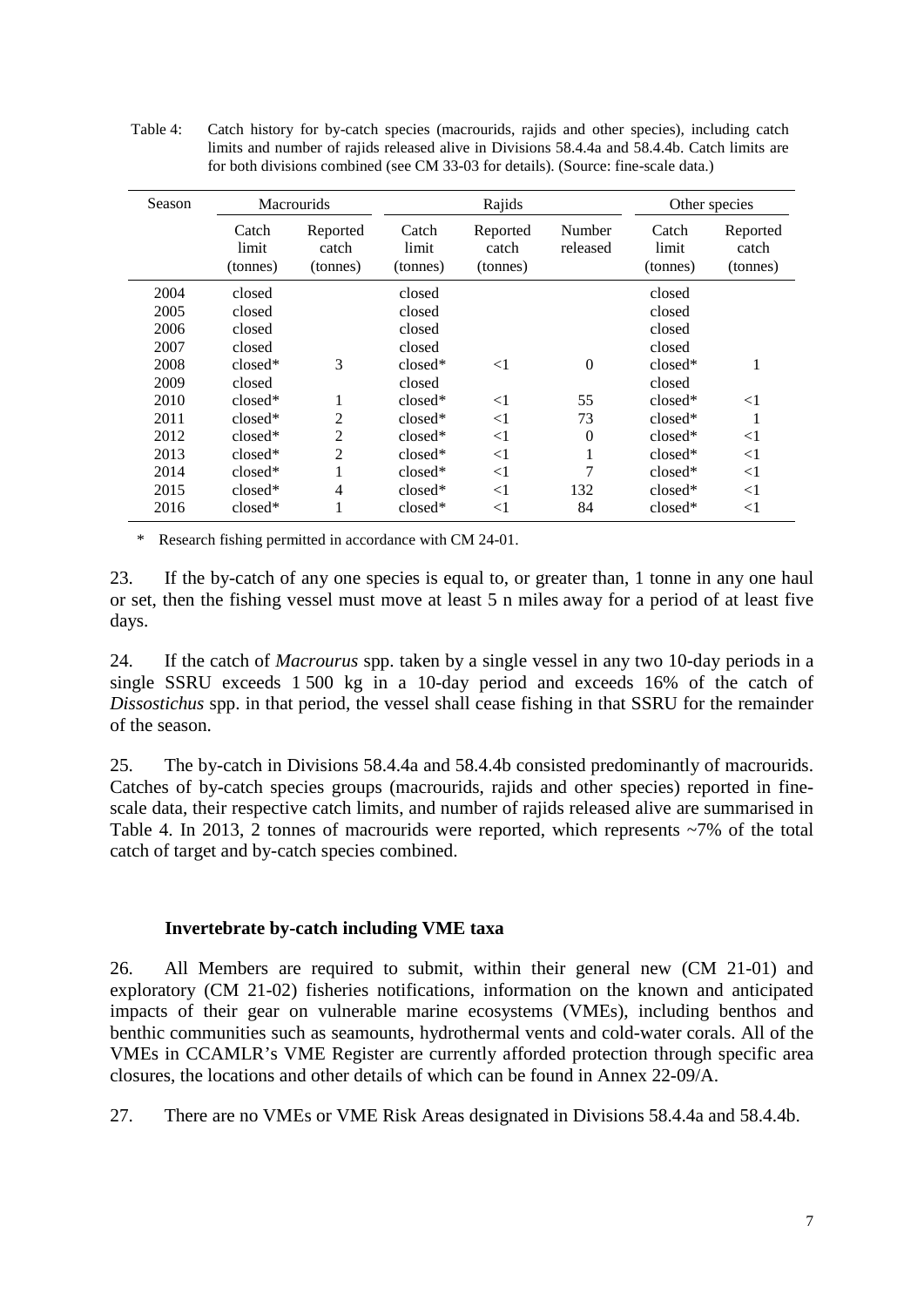# **Incidental mortality of seabirds and marine mammals**

# **Incidental mortality reported**

28. There have been no observed bird or mammal mortalities reported from Divisions 58.4.4a and 58.4.4b.

## **Mitigation measures**

29. The requirements of CM 25-02 'Minimisation of the incidental mortality of birds in the course of longline fishing or longline fishing research in the Convention Area' apply to this fishery. There is an exemption to the requirement for night setting by achieving the sink rates described in CM 24-02 and subject to a bird by-catch limit.

30. No mitigation measures apply to this fishery as it is currently closed.

# **Ecosystem implications and effects**

31. There is no formal evaluation available for this fishery.

# **Current management advice and conservation measures**

32. The exploratory fishery for *Dissostichus* spp. in Divisions 58.4.4a and 58.4.4b is closed (CM 32-10). Directed fishing for *Dissostichus* spp. in these divisions is prohibited at least until further scientific information is gathered and reviewed by the Scientific Committee and the Working Group on Fish Stock Assessment (WG-FSA).

33. The research plan (Appendix 1) for Division 58.4.4 is now in the biomass estimation/assessment development phase.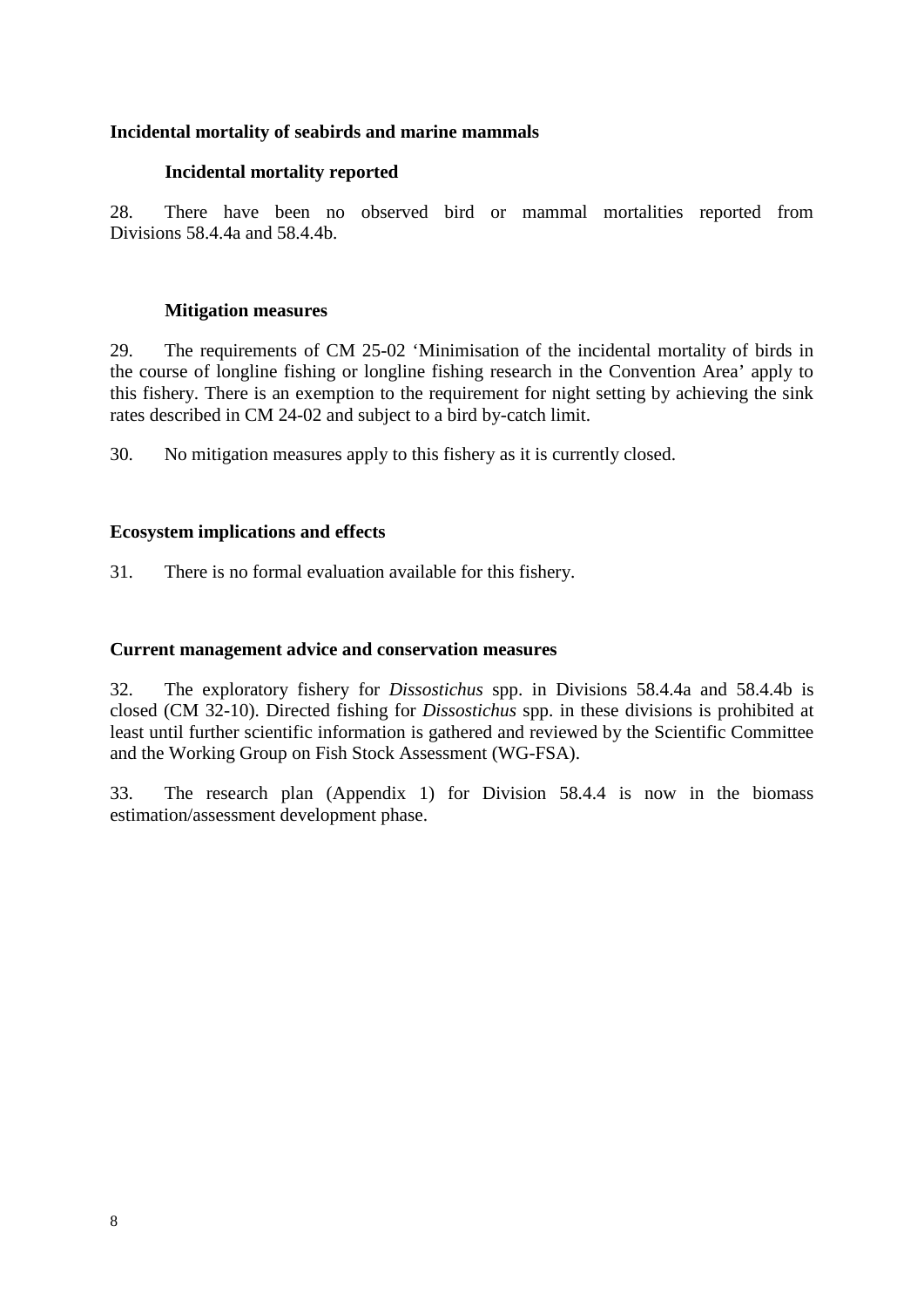### **Research plan for Division 58.4.4**

#### **Background**

A1. After the catch prohibition in 2003, one survey was undertaken by the *Shinsei Maru No. 3* in 2008 in all small-scale research units (SSRUs) (5844aA, 5844bB, 5844bC and 5844bD) of the division. At its meeting in 2009, the Working Group on Statistics, Assessments and Modelling (WG-SAM-09) (SC-CAMLR-XXVIII, Annex 6) recommended consecutive research focusing on a tagging program for 3 to 5 years in order to estimate the recent stock status accurately in this division (SC-CAMLR-XXVIII, Annex 6, paragraph 2.34). According to the decision at CCAMLR-XXVIII (CCAMLR-XXVIII, paragraph 4.43), the first-year survey was conducted by the *Shinsei Maru No. 3* in 2010. Following the advice given at WG-SAM-10 that the area studied was too large to have adequate probability of recapture, and that research effort should be concentrated on a subset of the management area (SC-CAMLR-XXIX, Annex 4, paragraph 3.21), the survey was conducted in the central SSRUs 5844bB and 5844bC in 2011 and 2012. The killer whales (*Orcinus orca*) were observed in research block B in 2012, the target area has been moved from SSRUs 5844bB and 5844bC to SSRUs 5844bC and 5844bD to avoid the huge loss of catch by killer whale depredation since 2013 (CCAMLR-XXXI, paragraphs 5.44 to 5.46).

A2. The Division 58.4.4 research plan has transitioned from the effort-limited phase to the catch-limited phase (biomass estimation-assessment development phase), and in 2013 the Working Group on Fish Stock Assessment (WG-FSA-13) recommended the total catch limit for combined SSRUs 5844bC and 5844bD be 60 tonnes (SC-CAMLR-XXXII, Annex 6, paragraphs 6.94 to 6.97). The Working Group agreed that in 2014, the *Shinsei Maru No. 3*  would first complete research sets in each grid square as in 2013, and then be able to fish anywhere within the research block until the research catch limit is reached (SC-CAMLR-XXXII, Annex 6, paragraph 6.98).

A3. The Scientific Committee endorsed the management advice provided by WG-FSA that the research fishing proposed by France and Japan proceed in this division with a catch limit of 25 tonnes in research block 5844b\_1 and 35 tonnes in research block 5844b\_2. It further requested that research activities be coordinated between France and Japan so that selectivity and catch rates can be standardised across the vessels and impacts of depredation be minimised (SC-CAMLR-XXXIII, paragraph 3.208).

### **Objective**

- A4.1 To collect sufficient suitable data to undertake a tag-based assessment of the *Dissostichus* spp. stocks in Division 58.4.4 by 2018.
- A4.2 To collect length-frequency and other biological data from the common by-catch species.